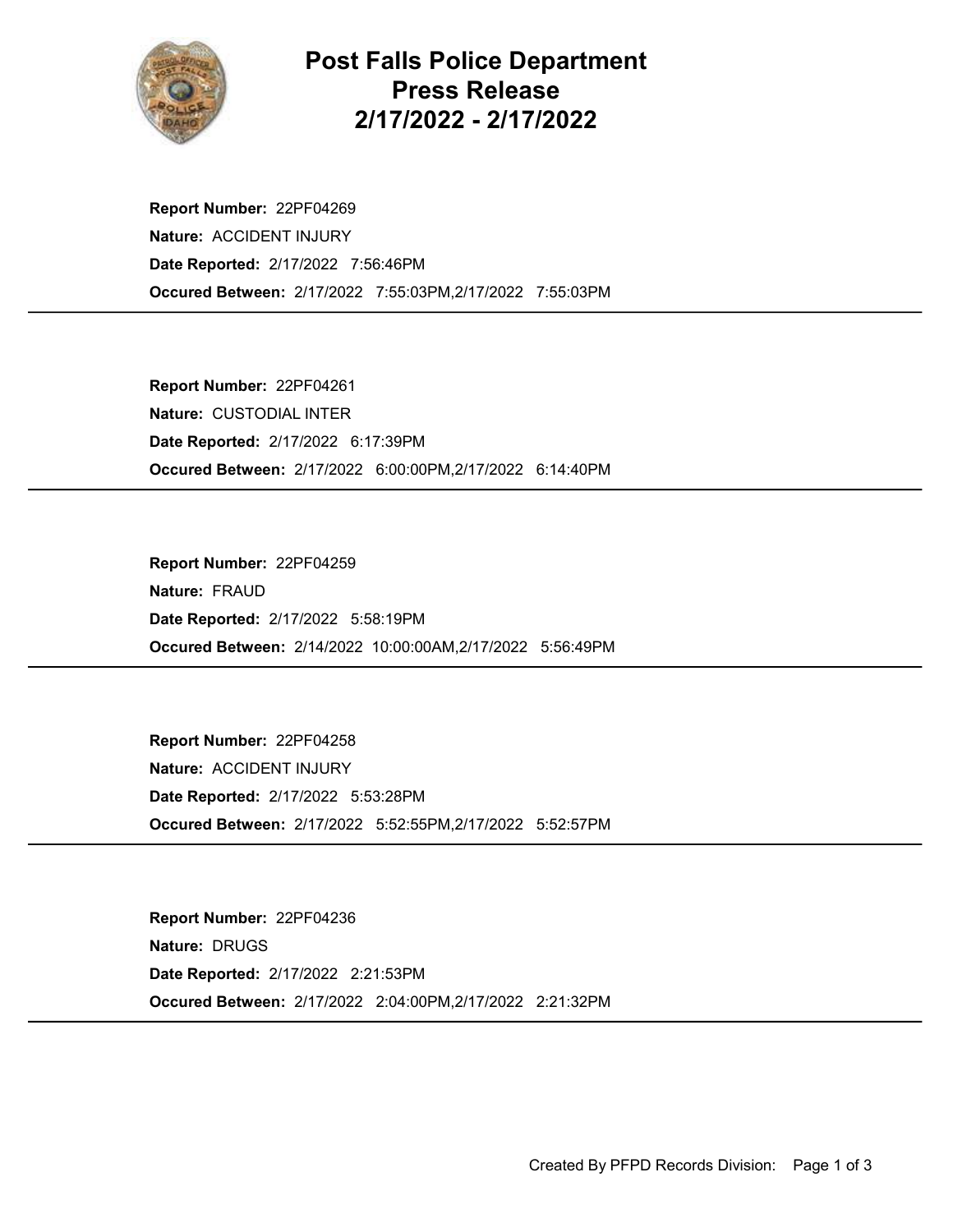Occured Between: 2/13/2022 12:00:00AM,2/13/2022 11:59:59PM Report Number: 22PF04228 Nature: BATTERY Date Reported: 2/17/2022 1:08:17PM

Occured Between: 2/17/2022 12:52:42PM,2/17/2022 12:52:42PM Report Number: 22PF04225 Nature: ABANDONED VEHIC Date Reported: 2/17/2022 12:53:34PM

Occured Between: 2/17/2022 12:37:21PM,2/17/2022 12:37:21PM Report Number: 22PF04223 Nature: SHOPLIFTER Date Reported: 2/17/2022 12:39:06PM

Occured Between: 2/17/2022 10:46:13AM,2/17/2022 10:46:13AM Report Number: 22PF04210 Nature: SHOPLIFTER Date Reported: 2/17/2022 10:47:08AM

Occured Between: 2/17/2022 10:24:16AM,2/17/2022 10:24:16AM Report Number: 22PF04206 Nature: FOUND PROPERTY Date Reported: 2/17/2022 10:28:29AM

Occured Between: 2/17/2022 9:55:11AM,2/17/2022 9:55:11AM Report Number: 22PF04202 Nature: K9 USAGE Date Reported: 2/17/2022 9:55:35AM